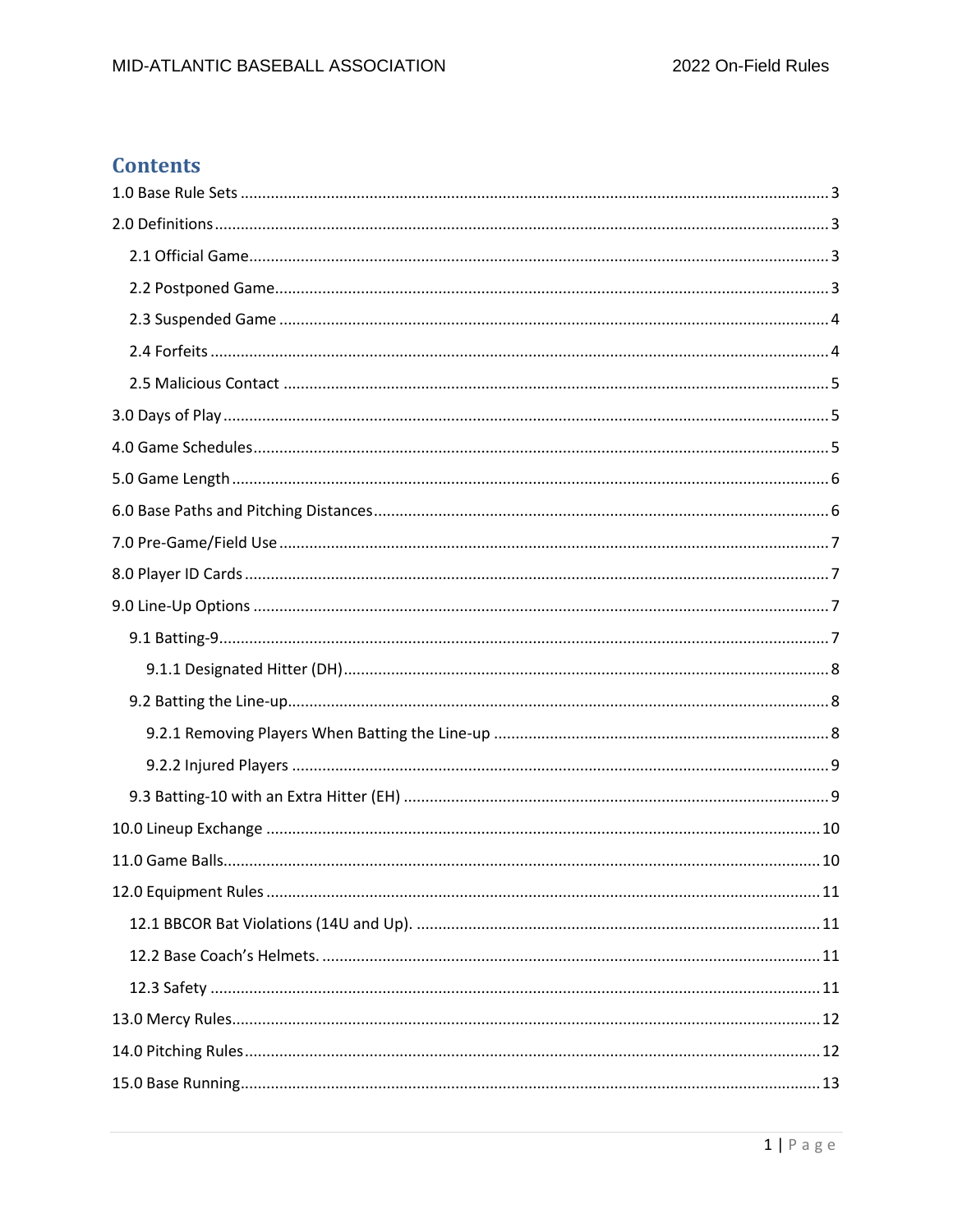| 16.2 |                                                                                |
|------|--------------------------------------------------------------------------------|
| 16.3 |                                                                                |
|      |                                                                                |
|      |                                                                                |
|      |                                                                                |
| 19.1 |                                                                                |
| 19.2 |                                                                                |
|      |                                                                                |
|      |                                                                                |
|      |                                                                                |
|      |                                                                                |
|      |                                                                                |
|      |                                                                                |
|      |                                                                                |
|      |                                                                                |
|      |                                                                                |
|      | 22.5 Automatic Outs for Players Leaving the Game (For Teams Batting Lineup) 18 |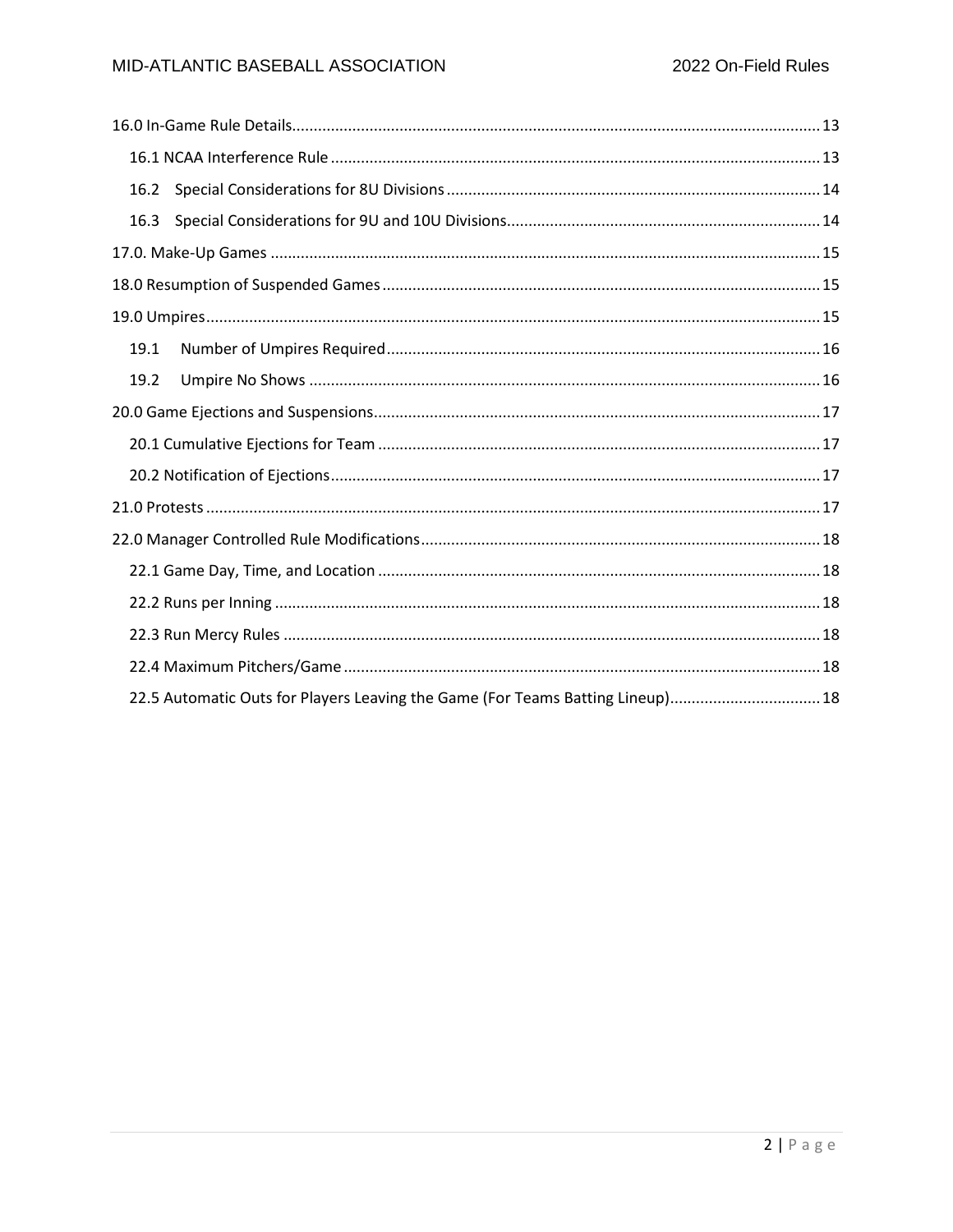## <span id="page-2-0"></span>**1.0 Base Rule Sets**

The Mid-Atlantic Baseball Association (MABA) will use appropriate base rule sets defined by the age-group. These will define the rules of play, except to the degree that they conflict with policies or rules found in MABA On-Field Rules or Policies and Procedures, which will take precedence.

The base rule sets to be used for each age division are the following:

- All Divisions, 10U and Younger:
	- o Official Little League Rules, as reproduced by MABA.
- All Divisions, 11U and Older:
	- o Official Major League Baseball (MLB) Rules
	- o We will **NOT** follow Federation, but rather American League MLB Rules with some modifications.

Notable differences are as follows:

- No jewelry (earrings, other visible piercings, metal clasp necklaces and bracelets)
	- o Medical Alert bracelets are exempt.
	- o Cloth braided necklaces with plastic clasps are acceptable.
	- $\circ$  Umpire discretion is used to determine if jewelry is a safety matter. If jewelry is deemed unsafe, player is simply asked to remove item prior to next pitch. Player is NOT ejected and there no automatic outs. Just remove the unsafe condition and return to play.
- Balks and catcher's interference do not constitute a dead ball. Play through; see Official Rules for additional information.
- Trips to the mound are handled differently than Federation rules as we are following American League MLB rules. Second trip in same inning mandates a pitching change.
- Mercy Rule, Courtesy runners, and options on style of batting order used.

# <span id="page-2-1"></span>**2.0 Definitions**

## <span id="page-2-2"></span>**2.1 Official Game**

A game is considered official when the minimum number of innings has been completed, as listed in MABA's On-Field Rules. (Note that if the home team is winning, the required number of innings needed to be completed for the game to be considered official is reduced by  $\frac{1}{2}$  innings.) All uncompleted and unofficial games are considered suspended games.

#### <span id="page-2-3"></span>**2.2 Postponed Game**

In MABA, a postponed game is a game in which not a single pitch was thrown; in other words, the game never started. Games can be postponed for a number of reasons, including inclement weather prohibiting the game from being started, umpire no-show, or agreement between managers to change the date of an officially scheduled game.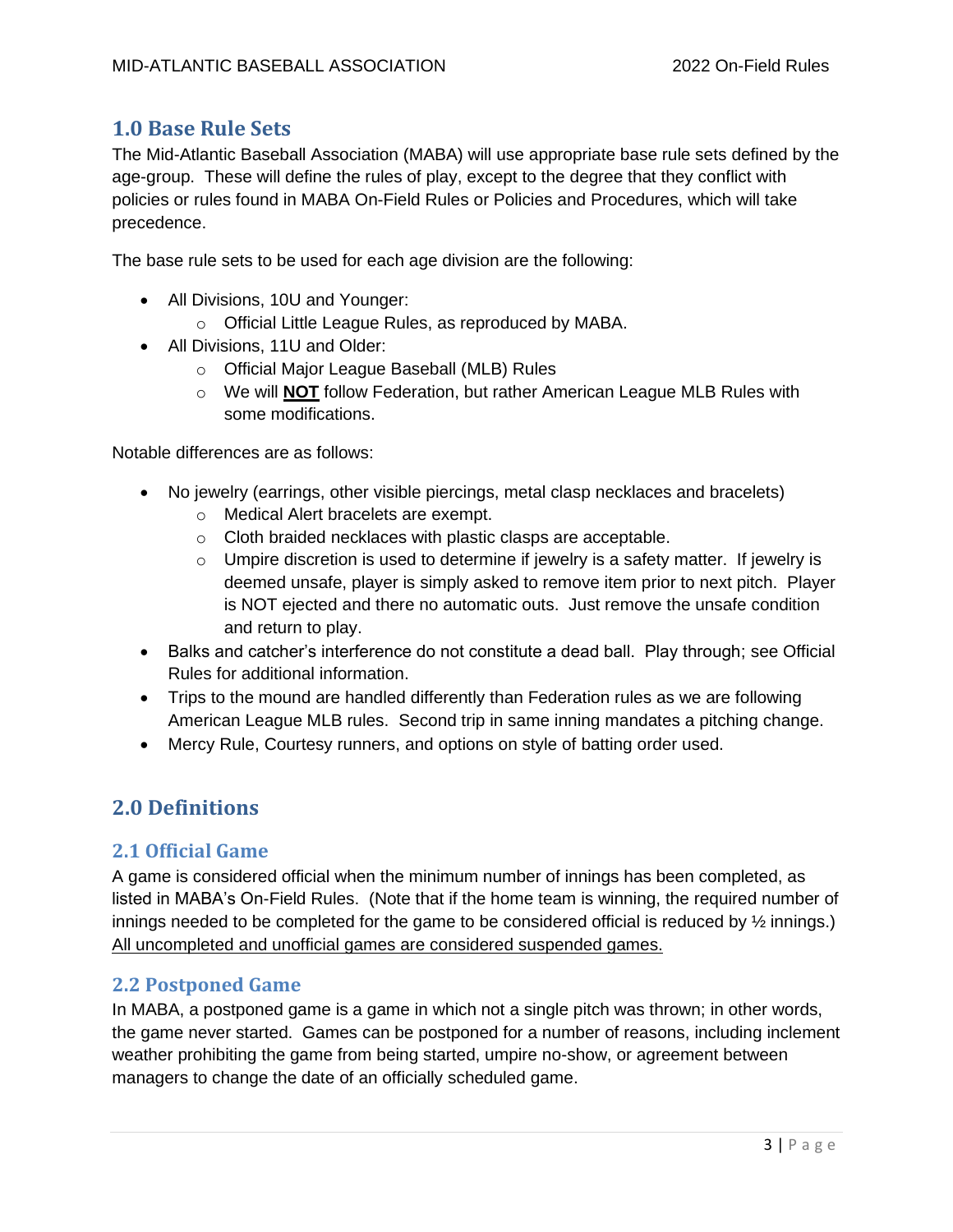Note that, despite a contradiction in semantics, the make-up for a postponed game can actually take place prior to the officially scheduled date of the game, such as when a manager knows ahead of time that his team will not be able to play an officially schedule game, and agrees with the opposing manager to "make up" the game prior to the date on the official schedule.

#### <span id="page-3-0"></span>**2.3 Suspended Game**

MABA's definition of a suspended game differs in part with those definitions provided by the base rule sets used by all of our age groups. Specifically in MABA, a game is considered suspended if:

- The game begins, but play is forced to stop because of weather or lack of daylight before the required number innings have been played for the game to be considered an "official game."
- Once one pitch is thrown in an inning that inning must be completed. Under no circumstances will MABA games revert back to a previous inning. An inning that begins must be finished. Managers must emphasize this with umpires in the pre-game conference.
- A game that completes the required number of innings and play cannot continue for reasons beyond the control of managers or umpires, but both teams have the same score. In this situation play continues until one team has more runs than the other. Games **cannot** end in a tie.

In age groups with time limits for single games in a double header, coaches and umpires must agree how games with a tie score after the game is official will be handled when the time limit is reached. Either the time limit must be removed or the game is considered suspended and must be continued at a later date until completion. A game can **NOT** end in a tie.

#### <span id="page-3-1"></span>**2.4 Forfeits**

In MABA all forfeits must be reported within the timeframes established for reporting any other type of game outcome. **The age group coordinator must approve all forfeits.** However, managers who win by forfeit are free (though not obligated) to replay forfeited games. The following are causes for forfeit:

- A team is unable, for whatever reason, to field a team for an officially scheduled game that is not canceled because of inclement weather or umpire no-show.
- A team is scheduled to host a game (as home team), but for whatever reason cannot.
- Each age-group's base rule sets, identifies a number of ways in which a team can forfeit.

Whether a manager wishes to or not, all forfeits must be reported according to the MABA policies concerning game results. A manager that is due a forfeit, but fails to report it will ultimately be recorded as the game's loser by forfeit by MABA rules. So report **all scores**; even forfeits.

For tiebreaking purposes, a manager who wins by forfeit must record the following when reporting the game: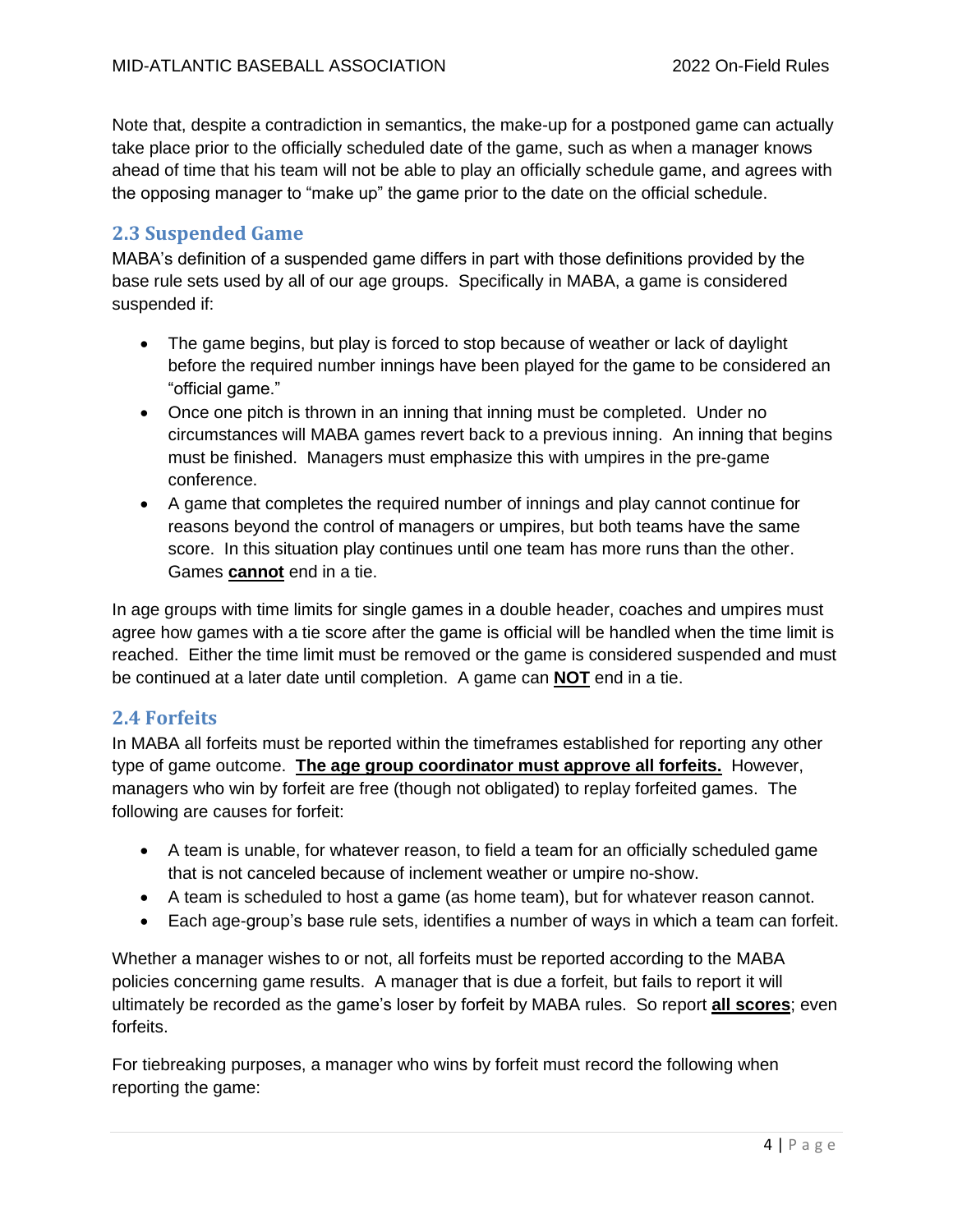- The team that loses by forfeit will be credited with scoring zero (0) runs during the game.
- The team that wins by forfeit will be credited with scoring ten (10) runs during the game.

Managers may replay forfeited games their own choosing. Details for replaying forfeited games are detailed in the MABA Policies and Procedures.

### <span id="page-4-0"></span>**2.5 Malicious Contact**

Malicious contact is when a runner purposely tries to dislodge a ball from a fielder or attempts to run over a fielder to break up a play/out or purposely tries to injure another player Any runner who, in the umpire's judgment, is involved in contact of a malicious manner is not only out, but is immediately ejected from the game. There is not a required slide rule in MABA, only an NCAA interference rule. Runners are required make an attempt to get to the base or plate and not trying to interfere with the fielder in any way.

| Div/Age         | <b>Mon</b>    | <b>Tues</b>   | <b>Wed</b>    | <b>Thurs</b>  | Fri | <b>Sat</b>    | <b>Sun</b>    |
|-----------------|---------------|---------------|---------------|---------------|-----|---------------|---------------|
| 8U              |               |               | <b>Single</b> |               |     |               | <b>Single</b> |
| 9U              |               |               | <b>Single</b> |               |     |               | <b>Single</b> |
| <b>10U</b>      |               |               |               | <b>Single</b> |     |               | <b>Double</b> |
| <b>11U</b>      |               |               | <b>Single</b> |               |     |               | <b>Double</b> |
| <b>12U</b>      |               |               |               | <b>Single</b> |     |               | <b>Double</b> |
| <b>13U</b>      |               |               | <b>Single</b> |               |     |               | <b>Double</b> |
| <b>14U</b>      |               | <b>Single</b> |               | <b>Single</b> |     |               | <b>Double</b> |
| 16              | <b>Single</b> |               | <b>Single</b> |               |     | <b>Double</b> |               |
| 18              |               | <b>Single</b> |               | <b>Single</b> |     |               | <b>Double</b> |
| <b>19U, 22U</b> | <b>Single</b> |               | <b>Single</b> |               |     | <b>Double</b> |               |

## <span id="page-4-1"></span>**3.0 Days of Play**

## <span id="page-4-2"></span>**4.0 Game Schedules**

MABA Age Group Coordinators create original schedules that are intended to be balanced and fair. Limited field availability and other conflicts frequently work against the goal of balanced schedules. In general, you can expect the following as it relates to game schedules:

- MABA weeknight games will start at 5:45 during the month of April. In May, the starting time will be 6:00. Weeknight games may not begin prior to 5:45 p.m. or later than 6:15 p.m.
- Saturday games (or the first game of a double-header) may not begin earlier than 10:00 a.m. or later than 4:00 p.m.
- Sunday games (or the first game of a double-header) may not begin earlier than 2:00 p.m. or later than 4:00 p.m.
- If additional scheduling conflicts arise after schedules are created, both must agree to a change in game time if it violates any the items listed above.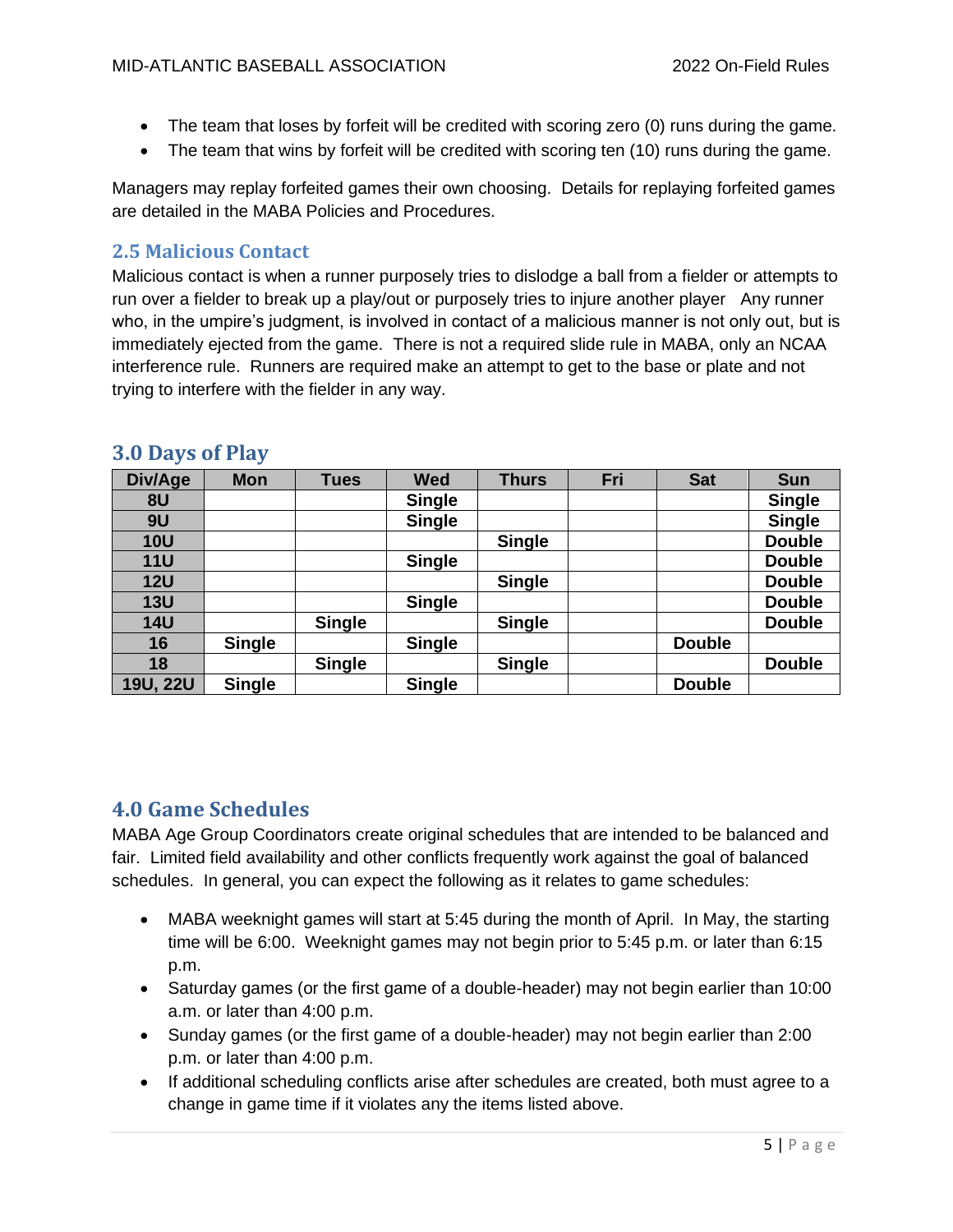• It is critical to list all field conflicts and indicate teams sharing fields to the Age Group Coordinator prior to the season with a final deadline of February  $24<sup>th</sup>$  each year.

# <span id="page-5-0"></span>**5.0 Game Length**

| <b>Age Group</b> | <b>Full Game Length</b> | <b>Innings Required</b><br>for Official Game | <b>Game Time Limit</b> |
|------------------|-------------------------|----------------------------------------------|------------------------|
| $8U - 10U$       | 6-Innings               | 4-Innings                                    | <b>None</b>            |
| 11U and Older    | 7-innings*              | 5-Innings                                    | None**                 |
| .                |                         |                                              |                        |

#### Notes:

**\***The 11U and 12U divisions will play 7-innings during the week for single games and 6 inning doubleheaders (DH) on Sundays. The 6-inning games will be considered a full game and official after 4-innings when playing DH game. If two teams make-up a DH as separate single games, they shall be 6-inning games per the original schedule and follow the 4-inning official game rule.

\*\*The 13U and 14U divisions will have a 2 hour and 15 minute deadline on all DOUBLEHEADER games. However, it is not a "drop dead", the bottom half of the current inning (at 2:15) must be completed. No new inning can be started after 2 hr & 15 minute time limit is reached. Coaches must agree how a tie score will be handled prior to game time. Either time limit must be waived or it becomes a suspended game to be finished at a later time.

| <b>Age Group</b> | <b>Base Paths</b> | <b>Pitching Distance</b> |
|------------------|-------------------|--------------------------|
| 8U               | 60 feet           | 40 feet                  |
| 9U-10U           | 60 feet           | 46 feet                  |
| <b>11U-12U</b>   | 70 feet           | 50 feet *                |
| 13U & Older      | 90 feet           | 60 feet, 6 inches        |

## <span id="page-5-1"></span>**6.0 Base Paths and Pitching Distances**

MABA recognizes that some teams play for home leagues in which those league's mounds for eleven- and twelve-year-olds are set at 48- rather than 50-feet. As such, in those cases where it is impossible for a home team to set a pitching rubber at 50 feet (because it would be located on the backward slope of an existing 48-foot mound), a pitching distance of 48 feet will be used.

Note: the visiting team's manager must agree that it is indeed impossible to set a pitching rubber at 50 feet. If the visiting manager believes a rubber can be adequately set at 50 feet, then one will be set at 50 feet. If, in such a case, the home team manager nevertheless refuses to set the rubber at 50 feet, his team will forfeit the game.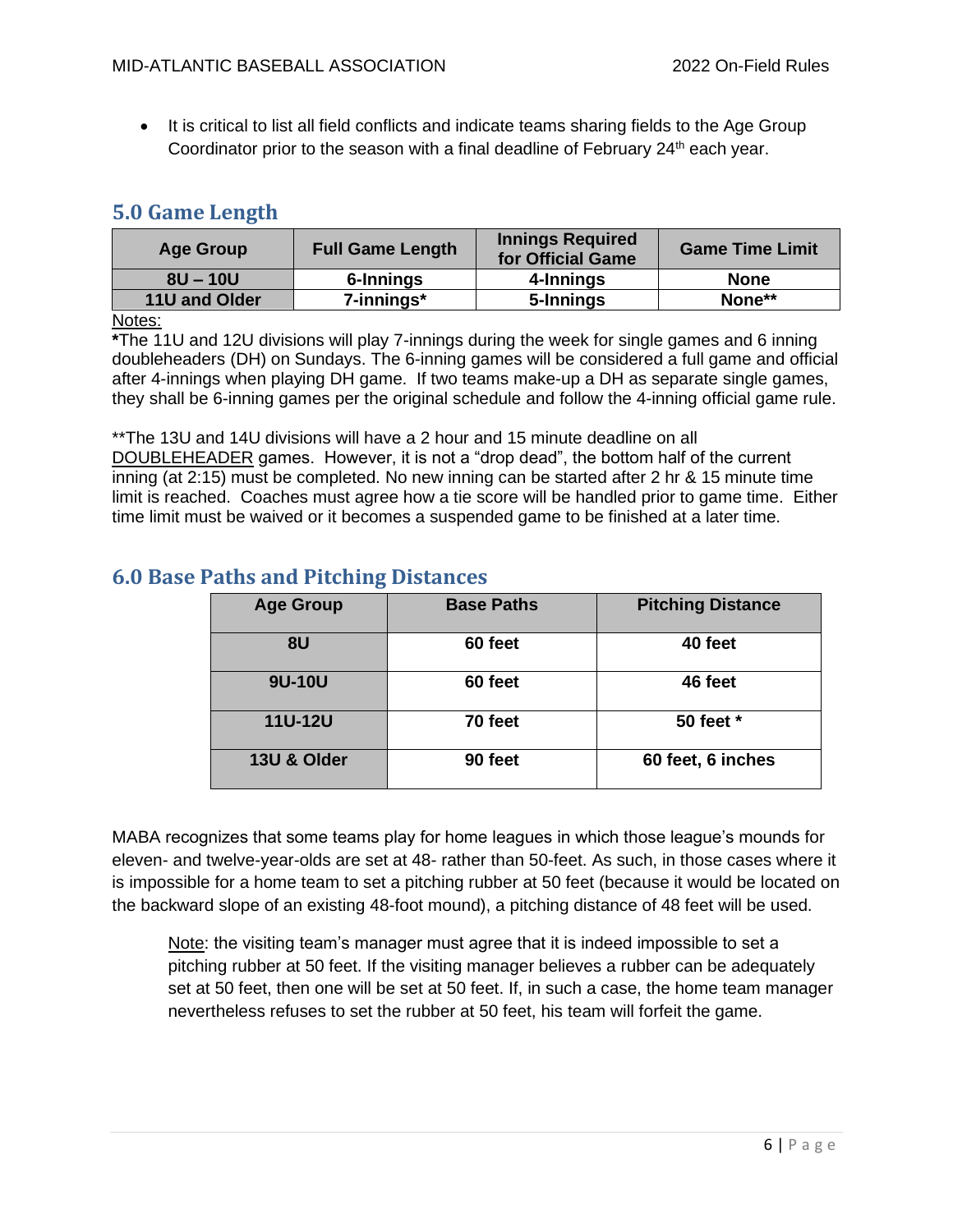# <span id="page-6-0"></span>**7.0 Pre-Game/Field Use**

The visiting team shall have the right to use the field for pre-game practice beginning 20 minutes before each game. The home team will have the use of the field until that time.

To the degree that the total amount of time available for pre-game is less than one hour, the two teams will split the time that is available, with the visiting team having the use of the field last.

No pitching practice or batting practice shall take place on the game field within an hour of start time. The home team shall designate areas to allow batting practice and pitchers to warm up prior to game time. This is done to prevent field lines from being disturbed or pitching mound to be impacted prior to game time. Pitchers will get their customary warm–up pitches on the field of play prior to the inning.

# <span id="page-6-1"></span>**8.0 Player ID Cards**

Opposing coaches and umpires shall line-up each team and verify the age of all players on the team prior to game. Any player without a valid ID shall not be allowed to participate in the game.

The ID card must meet the following criteria:

- Be government issued (state, U.S. Federal, or military),
- Not be expired,
- Not be older than 5 years,
- Have a photo and name of the player, and
- ID must an original (no photocopies).

# <span id="page-6-2"></span>**9.0 Line-Up Options**

Teams cannot start a game with 8 players. Teams may finish a game with 8, but must start with 9 players. All teams in all divisions and age levels have the option to, in any game, bat the lineup, according to the rules below. A team must start with 9 players. If less than 9-players are available at the start of the game the result is a forfeit. A team can finish with 8 players, but no less. All full-time teams have the following line-up options:

- Batting-9
- Batting the Line-up
- Batting-10 with an Extra Hitter (EH)

## <span id="page-6-3"></span>**9.1 Batting-9**

Managers may set their batting line-up with the 9-players in the field. Bench players are not permitted to enter the game unless they are announced to the other coach and umpire and the line-up is altered. Any of the starting players may be withdrawn and re-enter once, including a player who was a designated hitter, provided such a player occupies the **same batting position** in the lineup. The integrity of the line-up must be maintained through all changes. Starting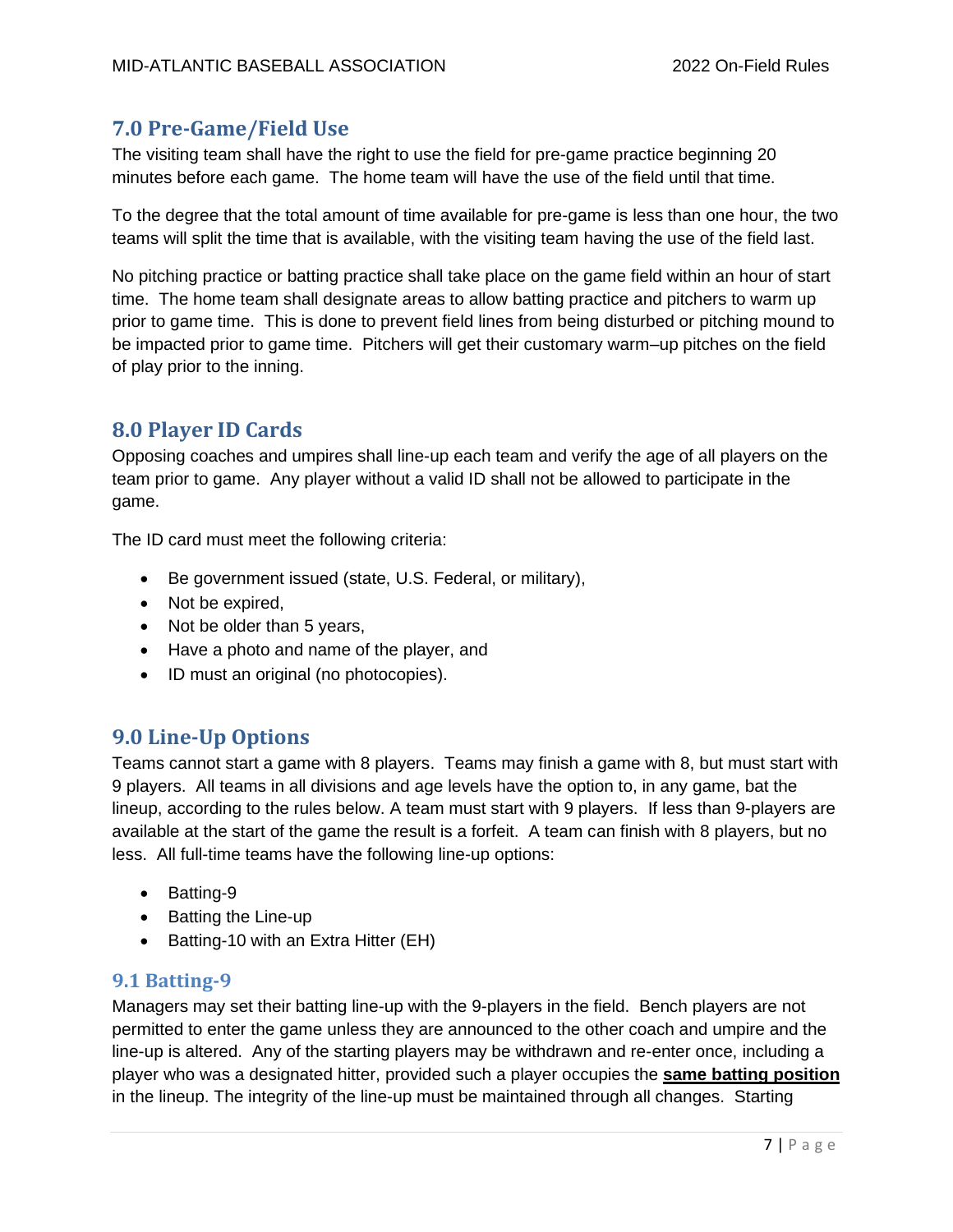pitchers who are withdrawn may be re-entered, but not as a pitcher. A player, who does not start cannot re-enter the game after they are removed.

#### <span id="page-7-0"></span>**9.1.1 Designated Hitter (DH)**

A hitter may (not mandatory) be designated for any one starting player (not just pitchers) and all subsequent substitutes for that player in the game. A starting defensive player cannot be listed as the designated hitter in the starting lineup. The following rules apply for a DH:

- A designated hitter for said player shall be selected prior to the start of the game, and his name shall be included on the lineup cards. Failure to declare a designated hitter prior to the game precludes a team's use of a designated hitter in that game.
- If a pinch hitter or pinch runner for the designated hitter is used, that player becomes the new designated hitter. The player who was the designated hitter may reenter as the designated hitter per the reentry rule.
- A designated hitter and the player for whom he is batting are locked into the batting order. No multiple substitutions may be made that will alter the batting rotation.
- At any point during the game the defensive player for whom the designated hitter is batting may bat. At that point designated hitting is terminated and the defensive player both plays the field and bats.
- Likewise at any point during the game, the designated hitter may take the field for the player for whom he was designated hitting. At that point designated hitting is terminated, and the player that was the designated both bats and plays the field.

#### <span id="page-7-1"></span>**9.2 Batting the Line-up**

Managers may set their batting line-up to be all the players on their roster at the game that day. When batting the lineup, all players on the team must bat, regardless of whether or not they played on defense the inning before, or will in following innings. Teams batting the lineup are permitted free defensive substitution. Any player may substitute defensively for any other player at any time in the game. There may not be changes in the batting order during the game.

Players may, after the game begins, be added to the lineup of a team batting the lineup **only** if the player arrives **before** any of his teammates have received at least one pitch during a second plate appearance. A player arriving late, but who is eligible to join the game, must be placed at the bottom of the batting order.

#### <span id="page-7-2"></span>**9.2.1 Removing Players When Batting the Line-up**

With two exceptions a player who must leave the game early, for whatever reason, is considered an out during his next one scheduled plate appearance. The 2 exceptions ae as follows:

• **Exception 1**: A player may leave the game early if, before the first pitch of the game, the player's manager (or his scorekeeper) informs the opposing manager (or scorekeeper) that the player must leave early, and of the appointed time the player must leave. Upon such notification, and upon penalty of forfeit, the player may not bat or play in the field after his appointed time of leaving. Conversely, should the player be removed from the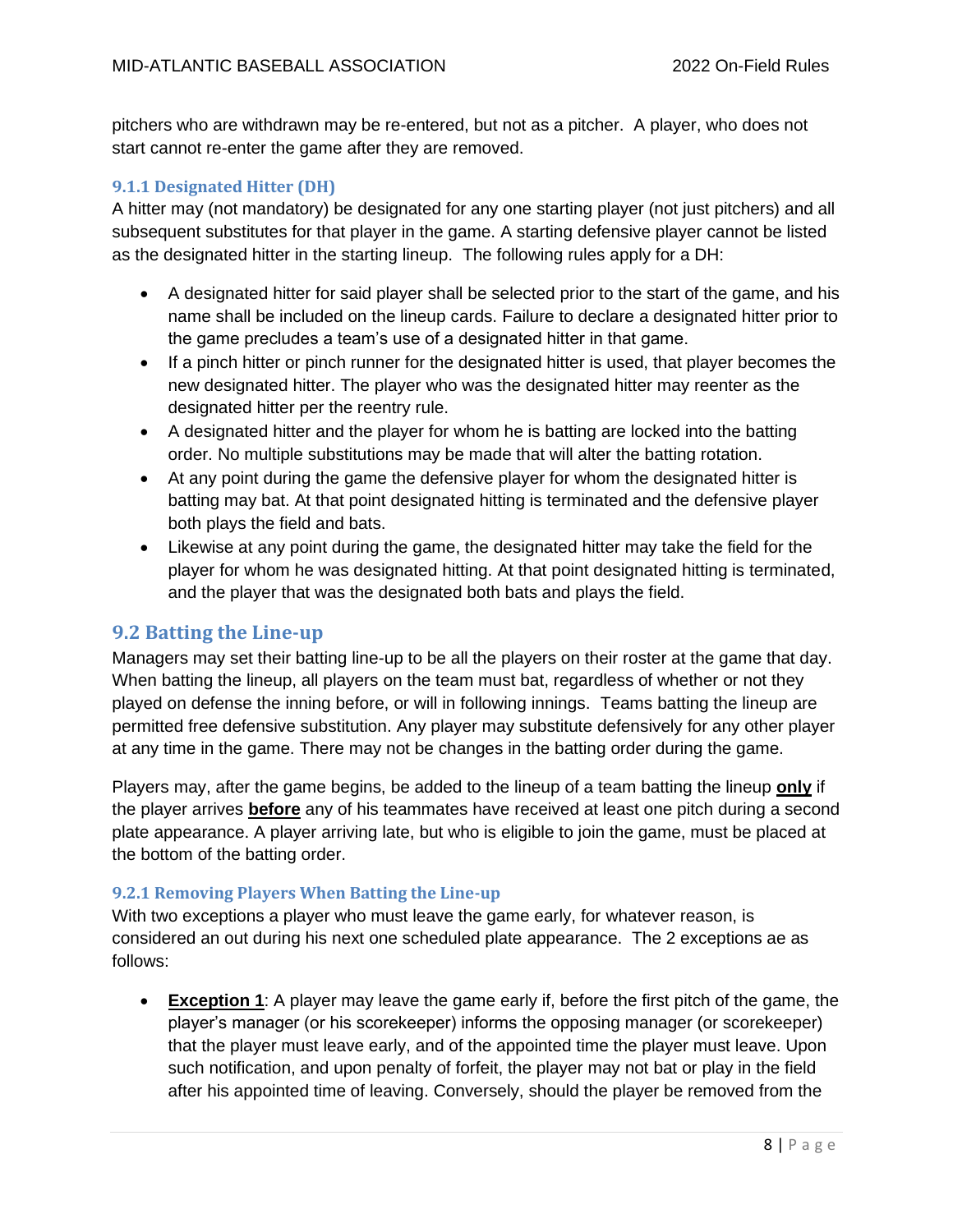game prior to his appointed time of leaving, for whatever reason, that player is considered an out during his next one scheduled plate appearance, unless Exception 2, below, applies. (Note: To prevent potential protest situations, MABA strongly suggests teams sign each other's books regarding a player who will be leaving early.)

• **Exception 2**: A player who is injured on the field of play, and who is immediately and permanently removed from the game, will not be considered an out in subsequent scheduled plate appearances if he is unable to complete his next at-bat.

The following is additional clarification as it relates to Exception 2 above:

- Removing a player from the game does not prevent him from being returned to the game prior to his next at-bat, which is perfectly legal when batting the lineup. Exception 2 simply protects the player from becoming an out should his injury permanently prevent him from being able to continue to play during the game.
- A player that is removed from the game because of injury, but then returned to the game prior to his next at bat, is no longer eligible to take advantage of Exception 2. His return to the game signifies, by definition, that he is physically capable of completing his next scheduled at-bat.
- Finally, an injured player that takes advantage of Exception 2 (i.e. he does not hit during his next scheduled at-bat and is not considered an out for doing so) may not, upon penalty of forfeit, be returned to the game in any capacity following the missed at-bat.

#### <span id="page-8-0"></span>**9.2.2 Injured Players**

Injuries may impact line-ups and how substitutions are handled throughout a game. Therefore, the following are several important definitions related to injured players:

Injury – Occurs to players while on the field of play that physically prevents them from continuing in the game. It does not include players who may become ill or need to be removed from the game for any reason other than injury that occurs on the field of play.

Field of Play – In the context of inured players, the field of play is defined as any defensive position, a batter at-bat, or a runner on-base. In this context it does not apply to players injured while on-deck, on the bench, on the sidelines.

Immediately - In the context of injured players, immediately is defined as an injury and player removed from the game prior to the next pitch.

Permanently - In the context of injured players, permanently is defined as a player removed because of injury and following removal from the game does **NOT** play in any defensive or offensive capacity for the remainder of the game.

## <span id="page-8-1"></span>**9.3 Batting-10 with an Extra Hitter (EH)**

Managers may set their batting line-up with the 9-players in the field plus an EH. When batting the lineup with an EH, managers are permitted free defensive substitution among the players in the batting order. Any player in the batting order may substitute defensively for any other player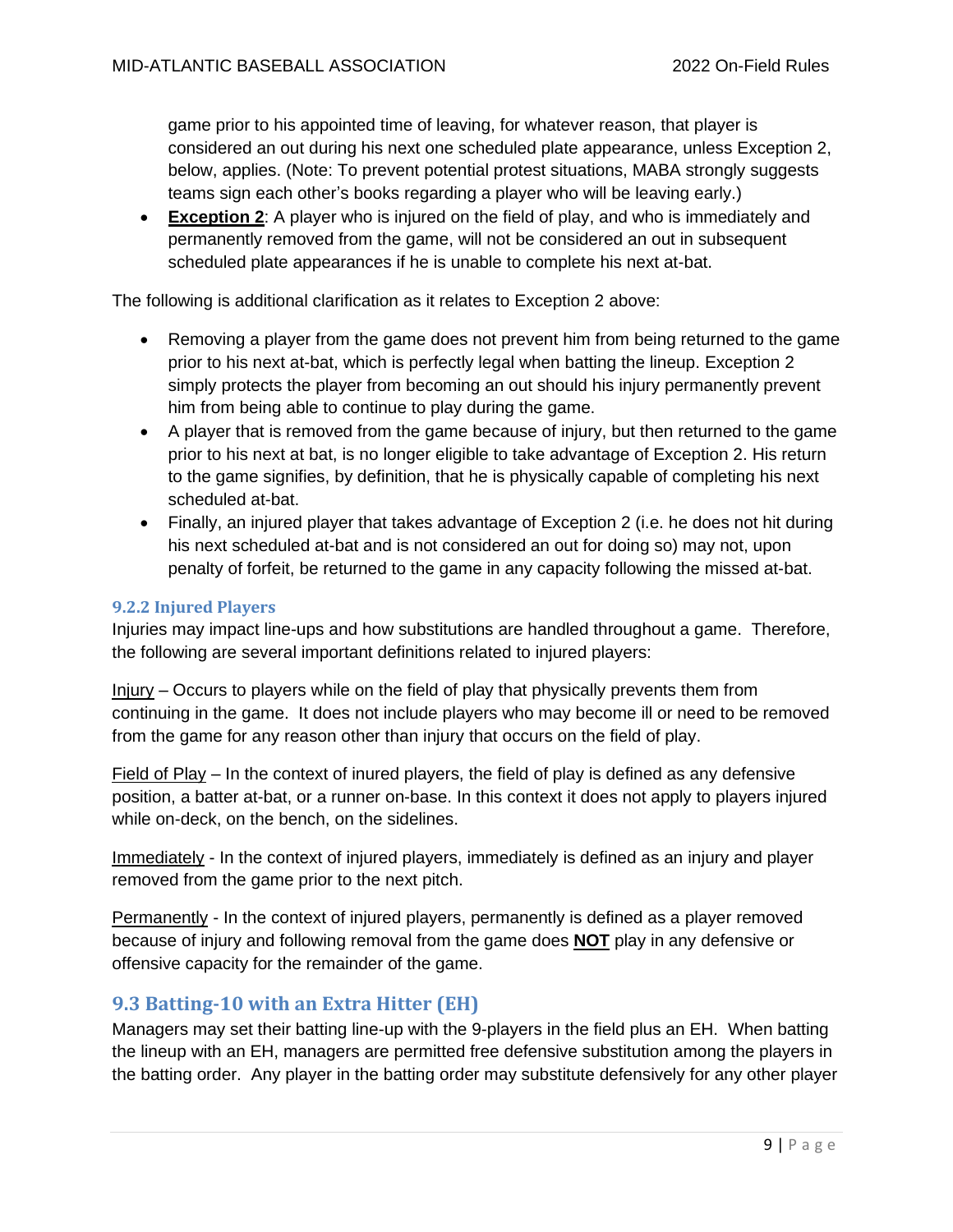in the field at any time in the game. There may not be changes in the batting order during the game.

Any of the starting players may be withdrawn and re-enter once, provided such a player occupies the **same batting position** in the lineup. The integrity of the line-up must be maintained through all changes. Starting pitchers who are withdrawn may be re-entered, but not as a pitcher. A player, who not included in the original batting order cannot re-enter the game after they are removed.

If utilizing an EH you **MAY NOT** use a designated hitter in your line-up. The extra hitter is treated as a 10th player on the field and may be freely entered to a fielding position as such.

## <span id="page-9-0"></span>**10.0 Lineup Exchange**

Managers or their designees must provide the opposing team a written lineup prior to the game's beginning. Team's batting-9 or batting-10 with an EH must also include all potential substitutes. The lineups exchanged must include both the first and last name of each player. Teams who refuse to provide both the first and last names of all players in the lineup are subject to forfeit.

# <span id="page-9-1"></span>**11.0 Game Balls**

The home team will supply two new balls at the beginning of each game; the visiting team one new ball. As additional balls are needed throughout the game, teams will alternate providing them, beginning with the visiting team. These additional balls need not be new, but must be of sufficient quality to satisfy the umpire. Upon penalty of forfeit, all balls provided before the game must be new, and all balls provided before or during the game must conform to the standards listed in M.A.B.A.'s On-Field rules.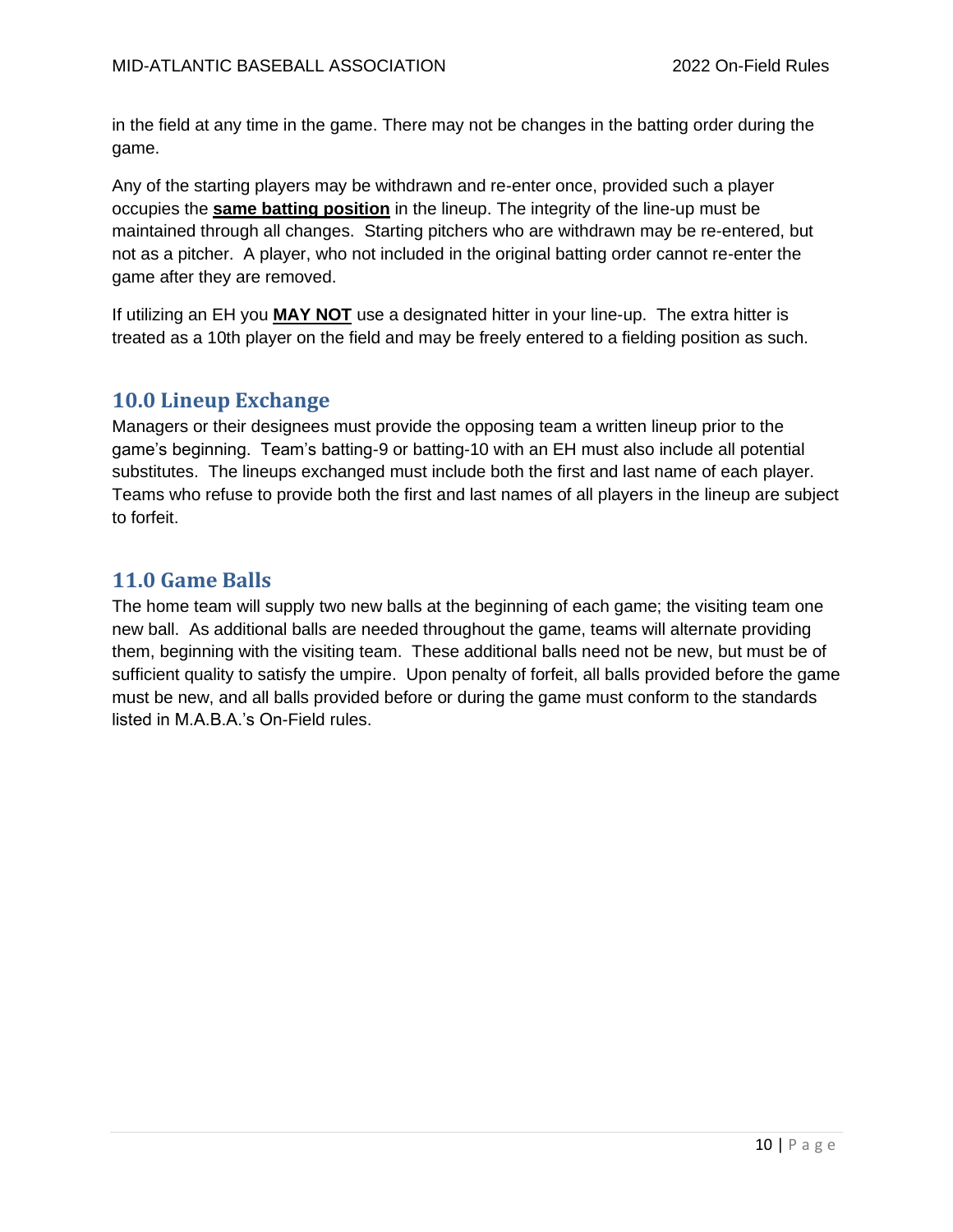## <span id="page-10-0"></span>**12.0 Equipment Rules**

| <b>Age Group</b> | <b>Bats</b>                                                                 | <b>Cleats</b>          | <b>Balls</b>                                                                                            |
|------------------|-----------------------------------------------------------------------------|------------------------|---------------------------------------------------------------------------------------------------------|
| 8U-10U           | 2 1/4", 2 3/4", 2 5/8"<br><b>No Double Wall</b>                             | <b>Rubber</b>          | Any ball stamped<br>"Little League,"<br>"Official Pony<br>League," or<br>"Official Babe Ruth<br>League" |
| <b>11U-12U</b>   | $2\frac{1}{4}$ , 2 3/4", 2 5/8"<br><b>Barrel</b> *<br><b>No Double Wall</b> | <b>Rubber</b>          | Any ball stamped<br>"Little League,"<br>"Official Pony<br>League," or<br>"Official Babe Ruth<br>League  |
| <b>13U</b>       | 2 1/4", 2 3/4", 2 5/8"<br><b>Barrel</b> *<br><b>No Double Wall</b>          | <b>Rubber or Metal</b> | Any ball stamped<br>"NFHS"                                                                              |
| <b>14U-18U</b>   | 2 5/8" barrel, -3<br>weight restriction<br><b>BBCOR Certified.</b>          | <b>Rubber or Metal</b> | Any ball stamped<br>"NFHS"                                                                              |
| <b>19U-22U</b>   | <b>Wood Bats Only</b>                                                       | <b>Metal</b>           | Any ball stamped<br>"NFHS"                                                                              |

## <span id="page-10-1"></span>**12.1 BBCOR Bat Violations (14U and Up).**

The appeal **MUST** be initiated by the opposing team; the umpires are not responsible for monitoring the bats. If a player is found to be using a non-compliant BBCOR bat the following procedures will apply.

- If the batter enters the batter's box with a non-BBCOR compliant bat, he is automatically out. (Even if no pitch is thrown).
- If the batter/runner using an illegal bat makes it to a base and the violation is discovered **BEFORE** a pitch is thrown to the following batter, the batter/runner is declared out and all runners return to their previous bases.
- If the batter/runner using an illegal bat makes it to a base and a pitch is thrown to the following batter, the bat is removed and play continues as if no violation has occurred.

## <span id="page-10-2"></span>**12.2 Base Coach's Helmets.**

All base coaches are strongly encouraged to wear head protection while near the field of play. Although they are not required, helmets are recommended.

## <span id="page-10-3"></span>**12.3 Safety**

It is strongly encouraged the all players and coaches wear proper safety equipment when in and around the baseball field. MABA encourages all players, coaches and fans to aware of their surroundings and wear the proper protective equipment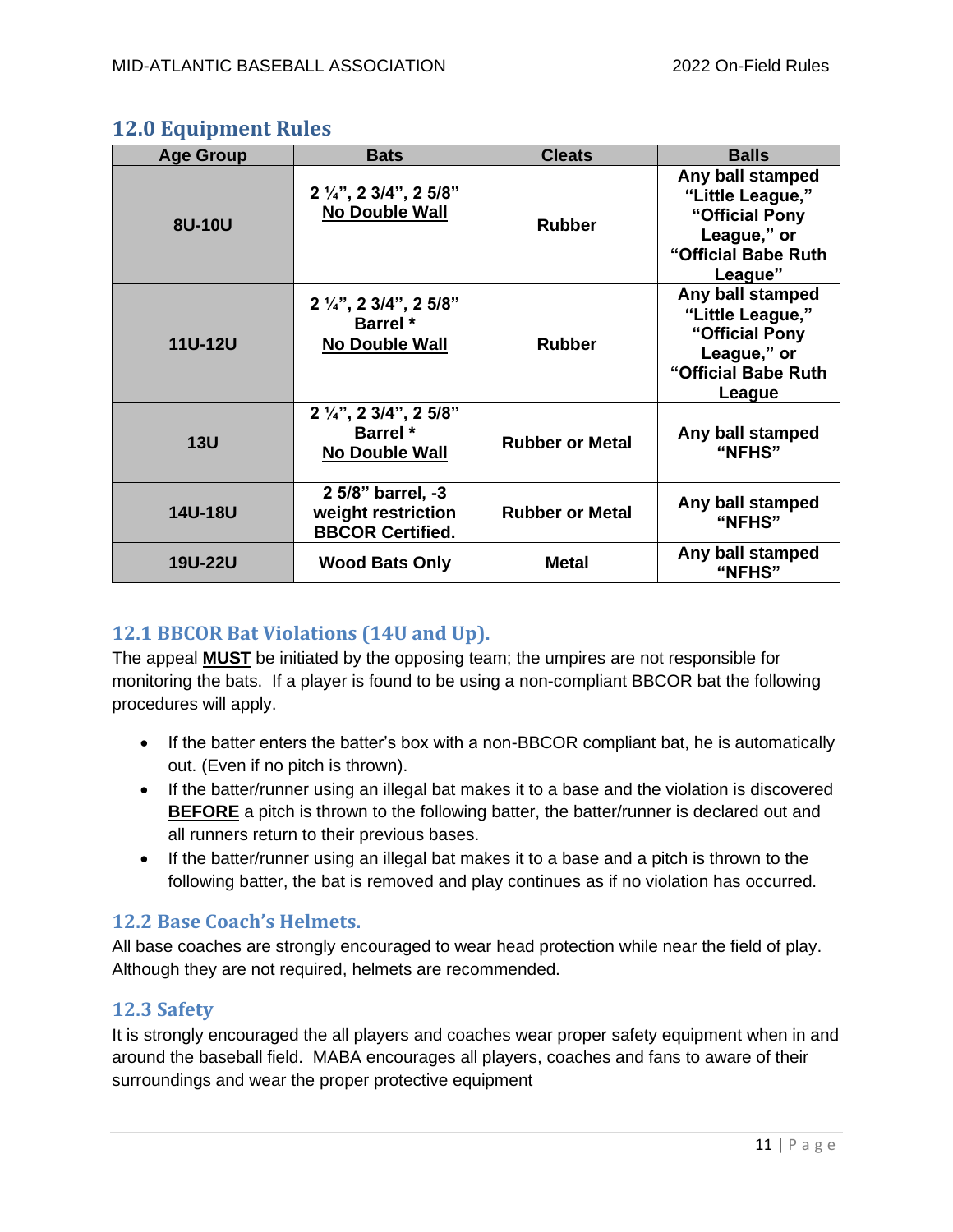In addition, no noise makers OF ANY KIND will be tolerated; they are dangerous and therefore prohibited. Any player that throws any equipment, of any kind will be immediately ejected. Any player that purposely removes their helmet and it dislodges from their body in an act of frustration before reaching the dugout area will be ejected

## <span id="page-11-0"></span>**13.0 Mercy Rules**

Games are considered official and concluded when the following run differentials have been in reached during the game:

- 12 runs after 4 innings
- 10 runs after 5 innings

The mercy rule may be modified at the plate conference as long as both teams are in agreement. The mercy rule is **NOT** a sudden death situation if the home team is behind in the score. The home team is always allowed its final at bat when trailing in the score and the mercy rule limit has been reached.

# <span id="page-11-1"></span>**14.0 Pitching Rules**

MABA does not impose pitching limits on teams. It is the manager's discretion. It is the responsibility of the manager, coaching staff and parents/guardians to monitor the pitch counts and mechanics of players to ensure they are pitching safely. There is a significant number of resources available to all that provide recommendations on pitch limits and rest periods across all age groups. MABA highly recommends all teams and parents review those recommendations and follow them for the safety of all.

| <b>Full-Time</b> | <b>Max Innings</b>    | <b>Balks</b>                                                         | <b>Trips to</b><br><b>Mound</b> | <b>Hit Batsmen</b>     |
|------------------|-----------------------|----------------------------------------------------------------------|---------------------------------|------------------------|
| 8U               | <b>Mgr Discretion</b> | <b>No</b>                                                            | $\star$                         | 2 inning;<br>3 in game |
| 9U-10U           | <b>Mgr Discretion</b> | Yes, but only if pitcher<br>stops mid-delivery; 1<br>warning/pitcher | $\star$                         | 2 inning;<br>3 in game |
| <b>11U-12U</b>   | <b>Mgr Discretion</b> | Yes: 1 warning/pitcher                                               | $\star$                         | 2 inning;<br>3 in game |
| 13U              | <b>Mgr Discretion</b> | Yes: No warnings                                                     | $\star$                         | 2 inning;<br>3 in game |
| 14U & Older      | <b>Mgr Discretion</b> | Yes: No warnings                                                     | $\star$                         | N/A                    |

#### Notes:

\* Trips to Mound: Pitcher is removed when manager makes 2nd trip to same pitcher in the same inning.

A pitcher must be removed when he hits 2nd batter in a single inning, or 3rd batter in game.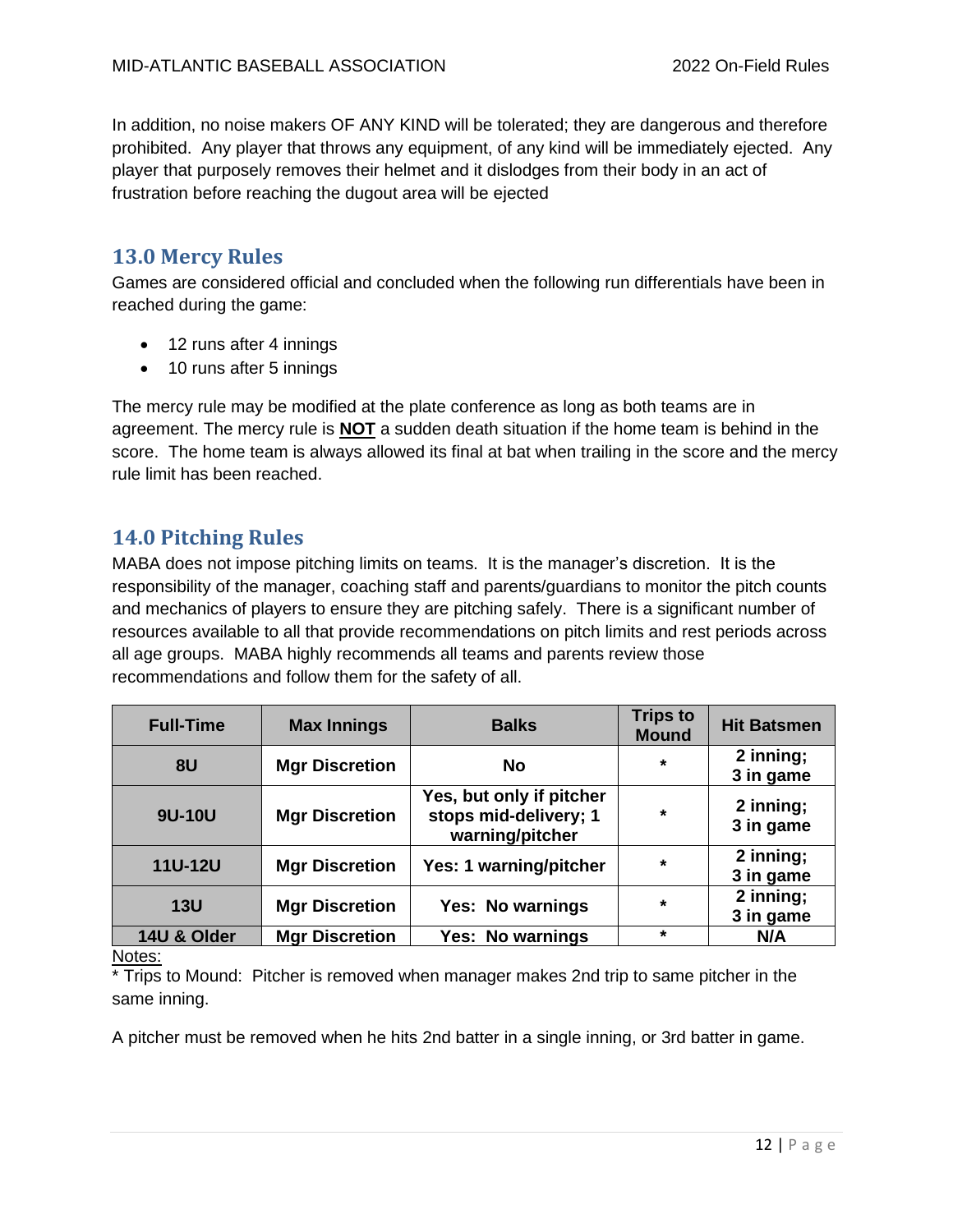| <b>Full-Time</b> | <b>Leading Off</b> | <b>Stealing</b>                    | <b>Stealing</b><br>Home | <b>Courtesy</b><br><b>Running?</b> | <b>Head-First</b><br>Slide? |
|------------------|--------------------|------------------------------------|-------------------------|------------------------------------|-----------------------------|
| 8U               | <b>No</b>          | <b>No</b>                          | <b>No</b>               | $\star$                            | <b>No</b>                   |
| 9U-10U           | <b>No</b>          | As ball<br><b>Crosses</b><br>plate | <b>Yes</b>              | $\star$                            | No                          |
| <b>11U-12U</b>   | Yes                | Yes                                | Yes                     | $\star$                            | No                          |
| 13U & Older      | Yes                | Yes                                | <b>Yes</b>              | $\star$                            | Yes**                       |

## <span id="page-12-0"></span>**15.0 Base Running**

#### Notes:

\* MABA allows a courtesy runner pitcher or catcher at anytime. Not mandatory. The use of a courtesy runner must be declared by one or both teams at the pre-game meeting. Whatever choice is made by each team must be adhered to by that team throughout the entire game. If batting the LINE UP then the last out would be the courtesy runner. If batting 9 or 10 then a player on the bench would be the runner. This allows the opportunity for the bench to be involved in the game (if you have one).

\*\* Head first slides are allowed to any base except home plate. Runner is out on a head first slide into home (for player safety). Returning to base on a pick-off attempt is not considered a head first slide.

| <b>Full-Time</b> | <b>Bunting*</b> | <b>Infield Fly Rule</b> | <b>Dropped 3rd Strike</b> |
|------------------|-----------------|-------------------------|---------------------------|
| 8U               | <b>No</b>       | No                      | <b>No</b>                 |
| 9U               | Yes*            | <b>No</b>               | No                        |
| <b>10U</b>       | Yes*            | Yes                     | No                        |
| 11U & older      | Yes             | Yes                     | <b>Yes</b>                |

## <span id="page-12-1"></span>**16.0 In-Game Rule Details**

#### Notes:

\* Slash Bunting: For safety concerns in the 9U and 10U age groups there will be no fake bunt, then pull back and swing away.

#### <span id="page-12-2"></span>**16.1 NCAA Interference Rule**

On any force play, the runner must slide AND slide directly to the base or remove himself from the play in such a matter as to not interfere, intentional or unintentional, with the fielder making a play. In addition, the runner cannot interfere with a fielder's ability to throw the ball in any way.

A runner is out when he does not slide and his not sliding creates illegal contact and/or illegally alters the actions of a fielder in the immediate act of making a play, or on a force play, does not slide in a direct line between the bases. This is true even when the runner did not intend to cause contact. In the case of potential double play, not only is the runner who created the violation is out, but also the other runner trying to be doubled up on the play.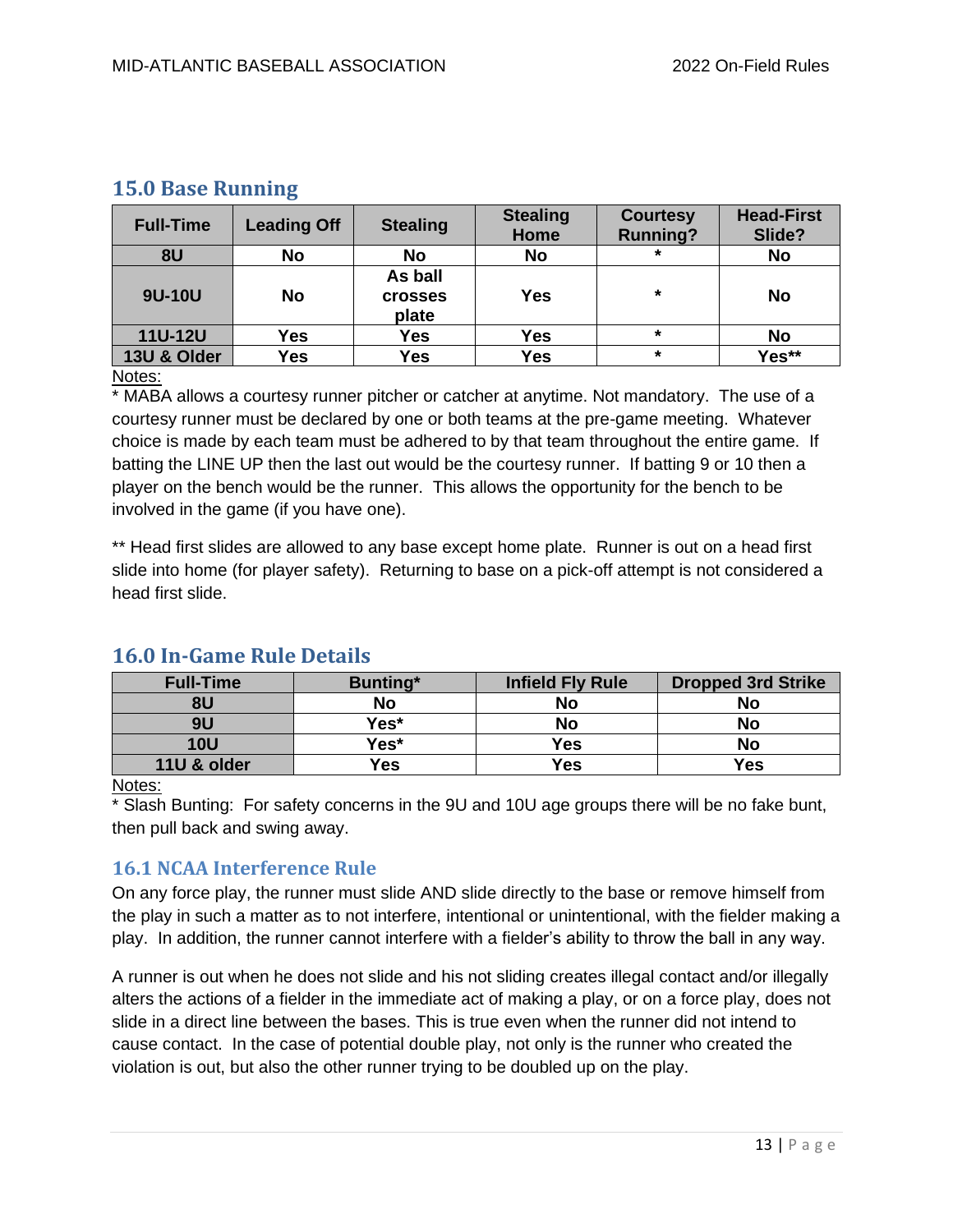## <span id="page-13-0"></span>**16.2 Special Considerations for 8U Divisions**

Live Play Rule- For base running purposes, play does not begin or resume ("live play") until the batter hits the ball officially in play. Neither a base-on-balls nor being hit by a pitch (walks) constitutes "live play" for these purposes.

Dead Ball Rule- For base running purposes, play ends or ceases (a "dead ball" occurs) when the pitcher has control of the ball within a 10' radius around the rubber (umpires discretion). At this point in time, the umpire must determine the position of the base runners at the moment of the "dead ball." Base runners who have reached at least a point midway (30 feed) between the bases may advance to the next base. Base runners who have not yet reached the mid-way point must return to the preceding base.

If the pitcher attempts a continuance of play by attempting to throw-out an advancing runner after the ball has been returned to him (from a fellow player) within the "infield area" the pitcher has forfeited a "dead ball" and has officially resumed the ball in play, allowing players to advance. A "dead ball" will not occur again until the ball returns back to the pitcher in the "infield area".

Walks of any kind, bases on balls or batters hit by a pitch, are considered "dead ball" activities. Runners do not advance except as typically caused by the walk itself.

## <span id="page-13-1"></span>**16.3 Special Considerations for 9U and 10U Divisions**

Live Play Rule- For base running purposes, play does not begin or resume ("live play") until the pitcher delivers the ball that crosses home plate or the batter hits the ball officially into play.

Dead Ball Rule- For base running purposes, play ends or ceases (a "dead ball" occurs) when the pitcher has control of the ball within a 10' radius around the rubber (umpires discretion). At this point in time, the umpire must determine the position of the base runners at the moment of the "dead ball." Base runners who have reached at least a point midway (30 feed) between the bases may advance to the next base. Base runners who have not yet reached the mid-way point must return to the preceding base.

If the pitcher continues a play by attempting to throw-out an advancing runner after the ball has been returned to him (from a fellow player) within the "infield area" the pitcher has forfeited a "dead ball" and has officially resumed the ball in play, allowing players to advance. A "dead ball" will not occur again until the ball returns back to the pitcher in the "infield area".

Base-on-Balls for Batter – A batter turned runner on their ball-4 pitch for a base-on-balls is not allowed to advance beyond first base on an cleanly fielded pitch by the catcher that is returned cleanly to the pitcher. Other runners on base are allowed steal or advance, but in this case the batter turned runner is not allowed to advance beyond first. If the ball-4 pitch gets away from the catcher, or away from the pitcher on the return throw from the catcher, or either the pitcher or catcher attempts a pick-off then the batter turned runner can advance. The intent of this rule is to prevent teams from taking unfair advantage of the inexperience of 10U and under players. This prevents a batter turned runner continuing to run to second after reaching first when another runner is on third.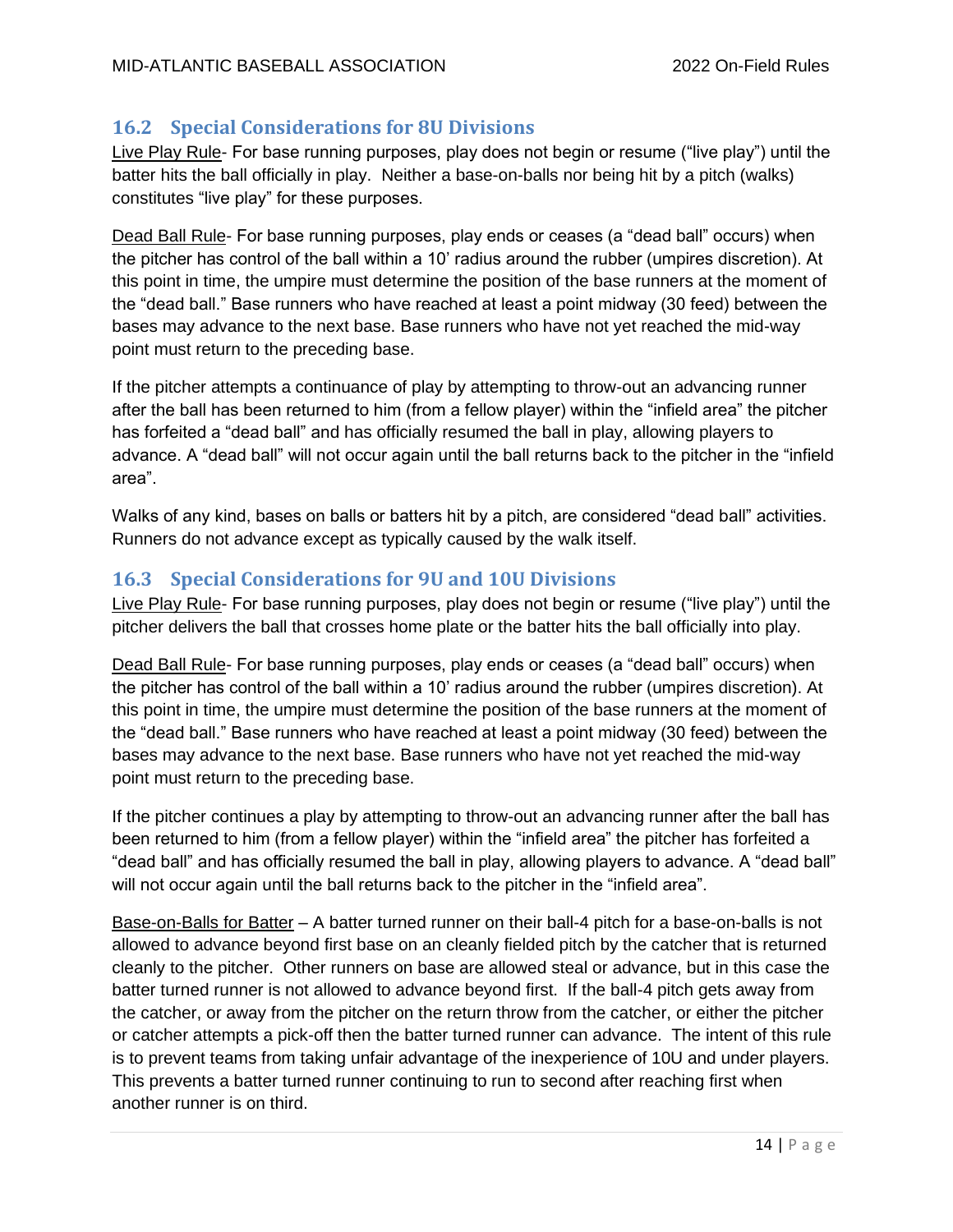# <span id="page-14-0"></span>**17.0. Make-Up Games**

It is important that teams make-up games in a timely manner to avoid the difficulty of determining a regular-season champion among teams that may have played differing number of games by season's end or of having to play an inordinate number of make-up games near the end of the season. Beyond that, it is MABA's opinion that teams should want, for the benefit of its players, to play all of their scheduled games, and work together to do so. To further encourage games being played, final standings are determined by total wins, not winning %.

The policies regarding the make-up of games are designed to ensure that games are made up in a timely manner. The goal is to be flexible to the needs of both teams, but in most cases more flexible to the home team since they must find a field and umpire for the make-up game.

- Complete details and procedures for make-up offers are provided in MABA Policies and Procedures.
- All make-up offers should be done via email and copied to the appropriate age coordinator for recording purposes. This not only offers a means of communication between managers, but provides documented evidence that make-up offers and acceptances/rejections were made appropriately.
- These procedures are mandatory when offering or accepting/rejecting make-up offers. Managers who do not use this method run the risk of forfeit, as, in the case of protest, their make-up offers or acceptances/rejections will not be documented for MABA review.

# <span id="page-14-1"></span>**18.0 Resumption of Suspended Games**

Suspended games are resumed at a later date from the exact point the game was ended. The resumption of the suspended game is treated as if it is a continuation of the same game on the same day it was originally played, meaning the following:

- Managers must use the same batting lineup batting option they were using before the original game was suspended.
- Managers are required to use the same batting order they used in the game that was suspended.
- A player that was not at the suspended game may not participate in the resumption of it.
- A player who was at the originally suspended game, but who is not present at the resumption of it, is not counted as an automatic out during his first scheduled plate appearance.
- If play is suspended during the middle of a player's plate appearance, the player, upon resumption of the game, will begin the game with a count of zero strikes and zero balls.

## <span id="page-14-2"></span>**19.0 Umpires**

All MABA teams will utilize professionally trained, impartial umpires at all tiles. Teams must choose an umpire company from the M.A.B.A. approved list in the "Documents" section of the site.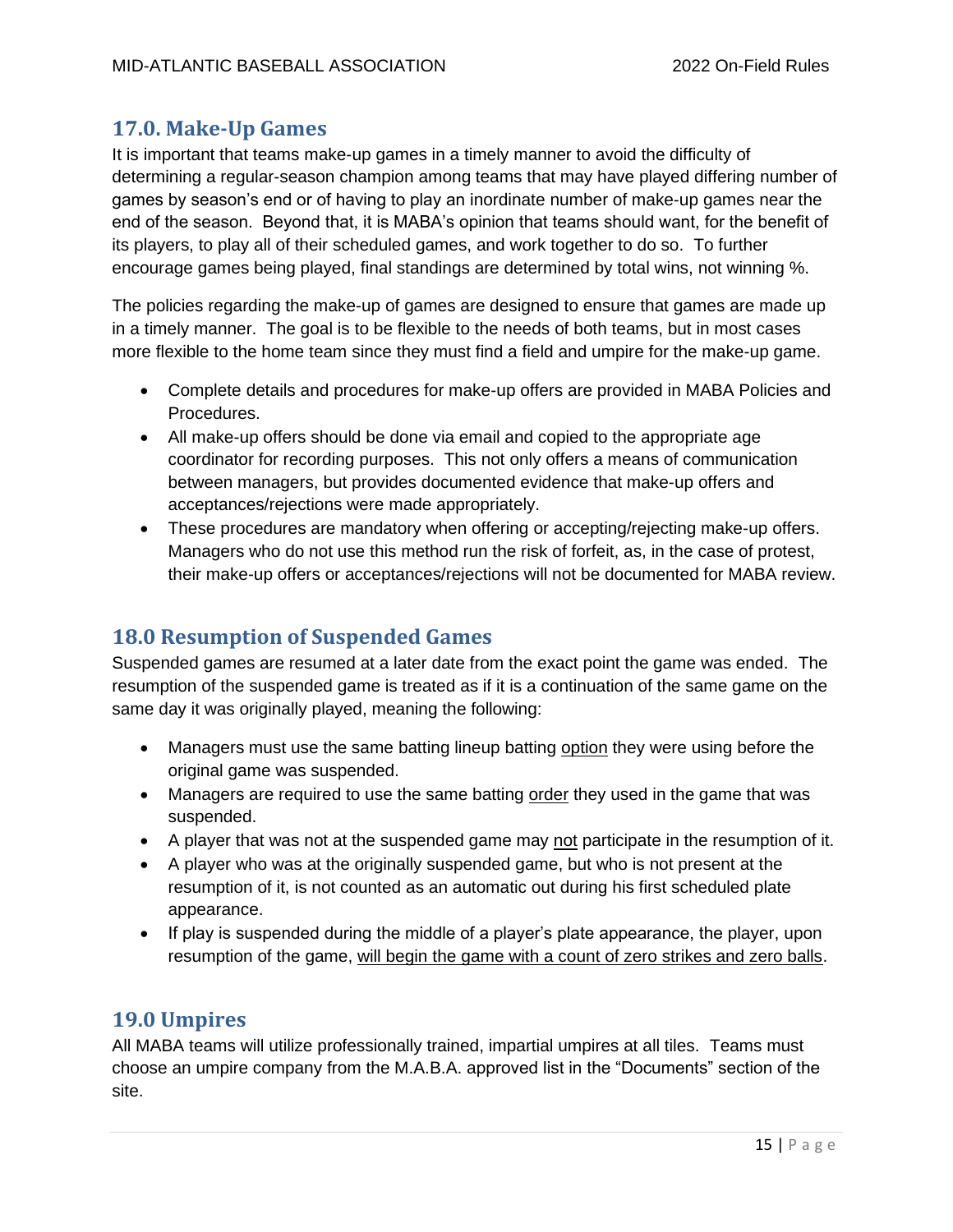#### <span id="page-15-0"></span>**19.1 Number of Umpires Required**

| <b>Age Group</b> | <b>Number of Umpires Required</b> |
|------------------|-----------------------------------|
| $8U - 12U$       |                                   |
| 13U and older    |                                   |

#### <span id="page-15-1"></span>**19.2 Umpire No Shows**

In the event of a complete umpire no-show for the 12U and younger age groups, both teams may agree to use a coach, parent, or other family member(s) from one or both teams to do the umpiring. Note that this decision, however, requires the consent of both teams' managers and is final. Protests of partiality arising from such games will not be considered by MABA, although other types of protests will.

In the event of a complete umpire no-show, and both managers are unwilling to use coaches or parents as umpires, the game is considered a postponed game and must be rescheduled using the following criteria:

**Umpire No Show 1st offense** - If a team is scheduled to play at home and they have an umpire not show up for the game, the game will be rescheduled at the visitors field and the team that experienced the no-show will be required to pay the full fee for the umpire at the rescheduled game.

**Umpire No Show 2nd offense**- Same as above, but a \$100.00 no show bond will be posted to the league. Until the no show bond is paid, all games scheduled will be forfeits.

**Umpire No Show 3rd offense**- Same as #2, another \$100.00 bond will be required, the game will be forfeited.

Using parents and coaches is NOT recommended on the 90-foot diamond for the 13U and older age groups. Most of these older age groups are using Mid-Atlantic Umpire Association and they man their phone lines 24-hours 7-days a week. A determination at the field should be able to be made between the 13U and older coaches and Mid-Atlantic Umpire Association on how to proceed with the game. As long as all the game details were listed in the Mid-Atlantic Umpire Association website correctly prior to the game, the host team will not be subject to the criteria above for umpire no shows. If the game details were not on the Mid-Atlantic Umpire Association website correctly, the host team will be subject to umpire no-show criteria.

In the event that there is only one umpire for a game that officially requires two umpires, both teams may agree to use just one umpire. Note that with this decision, it requires the consent of both teams' managers and is final.

In the event that one or both managers are unwilling to use just one umpire for game requiring two umpires, the game is considered a postponed game and must be rescheduled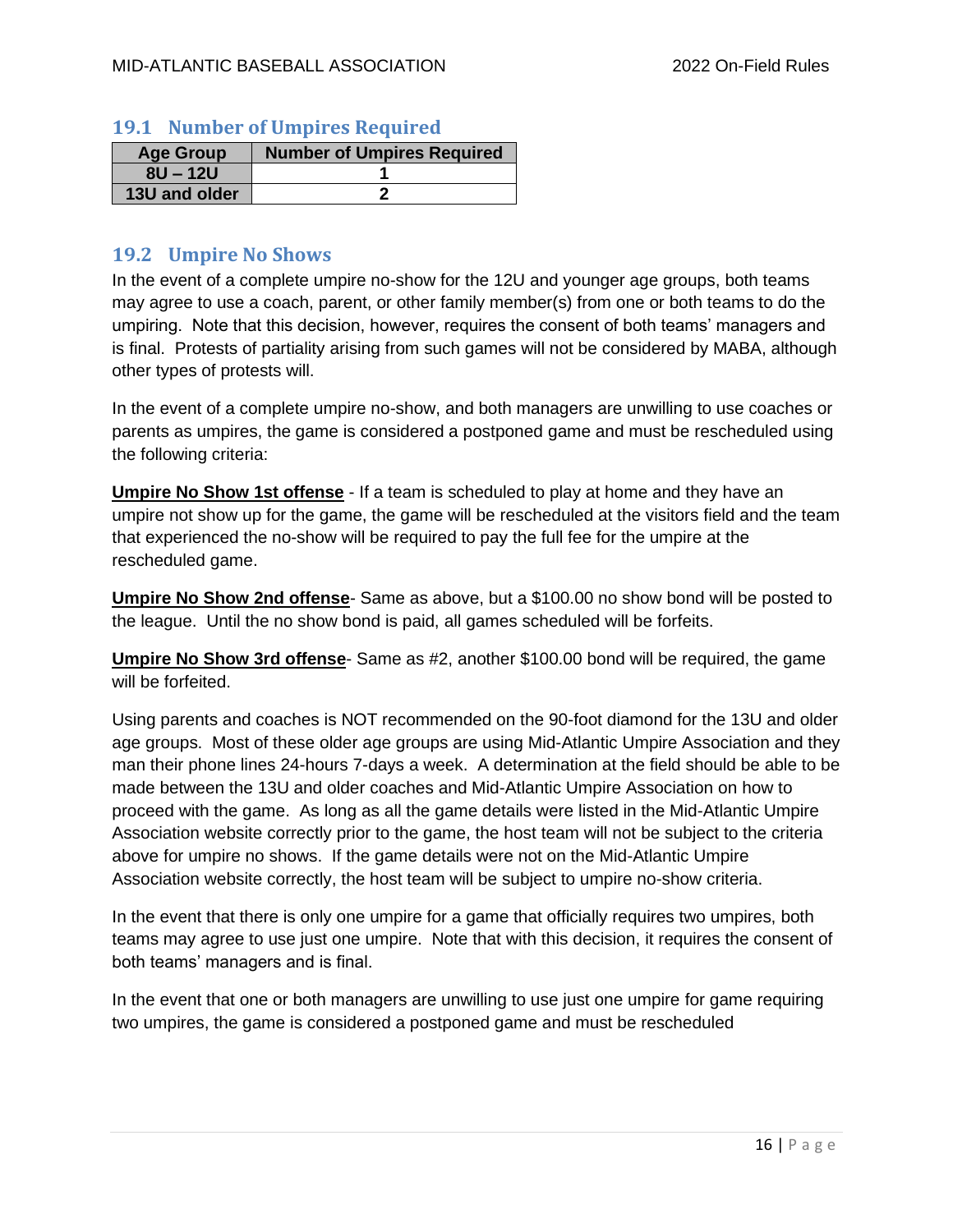## <span id="page-16-0"></span>**20.0 Game Ejections and Suspensions**

Any manager, coach, player, parent, or other team supporter who is ejected from a given game is also suspended from attending the team's next **two games**. Any player that is ejected is required to attend the following two games, in complete uniform and sit in the stands with the parents/fans. Any individual who is ejected from a game, but nevertheless plays in any of the team's next two games, will cause her/her team to forfeit that game(s).

Any manager, coach, player, parent or other team supporter who is ejected a second time during the season will be suspended from attending his/her team's games for the **five games** following the second ejection. Again, any game this person attends during the five-game suspension period will result in the automatic forfeit of his/her team's game.

## <span id="page-16-1"></span>**20.1 Cumulative Ejections for Team**

If, at any time during the season, **a team receives its third ejection** – via any combination of manager, coach, player, parent, or other team supporter – that team will no longer be eligible to participate in its age-group's end-of-season tournament.

If at any time during the season, **a team receives its fourth ejection** – via any combination of manager, coach, player, parent or other team supporter – that team will not be permitted to receive any national tournament berth it may have earned and will be eligible for immediate dismissal from MABA. If a team is dismissed, all teams that have previously played that team (regardless of game outcomes) and all teams scheduled to play that team will be credited with a "win" for each of those games.

The above policies notwithstanding, MABA has the right to dismiss any manager, coach, parent, player, or team from MABA upon even one ejection, if the circumstances of that ejection are determined by MABA to be egregious enough to warrant such action.

#### <span id="page-16-2"></span>**20.2 Notification of Ejections**

It is the responsibility of the team manager and opposing manager to inform the appropriate Age-Group Coordinator when any manager, coach, parent, or player is ejected from a game so that MABA can be informed of this action.

## <span id="page-16-3"></span>**21.0 Protests**

Managers wishing to protest a game must do so in writing (email is acceptable) to their appropriate age coordinator. The cost to a team for review of its protest is \$100, payable by Paypal to mababaseball2017@gmail.com. The fee is refundable if MABA's determination is made in favor of the protesting team.

The following also applies to protests:

• MABA will not provide pre-protest consultation to a team. In other words, MABA will not provide their opinion on how the team's protest will result (win or lose) before they submit it. Only protests officially submitted will be considered and commented upon.